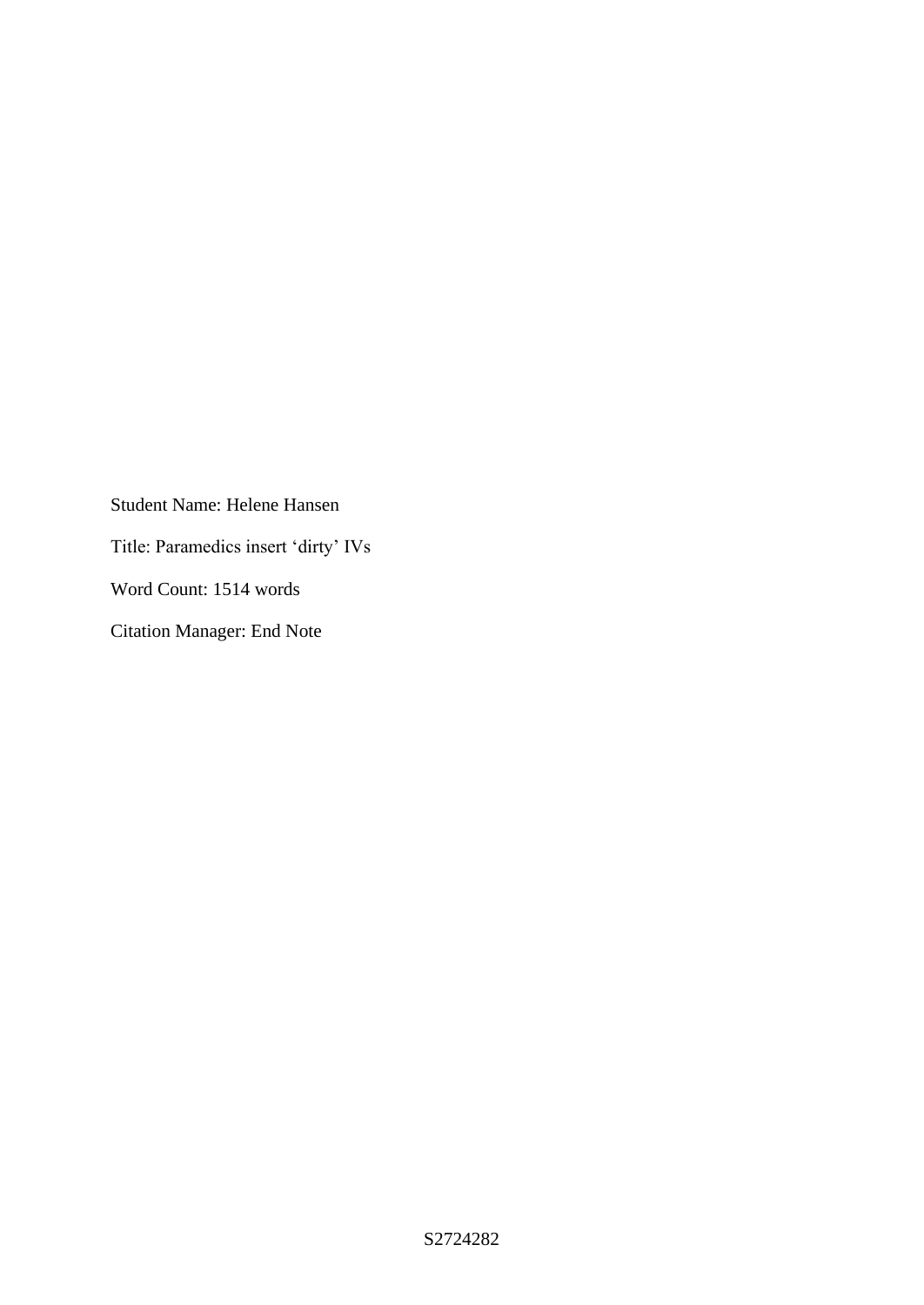## **Mini CAT Author**

Helene Hansen, student paramedic, Griffith University – Australia.

#### **Mini CAT Title**

Paramedics insert 'dirty' IVs

## **PICO – (Population – Intervention – Comparison – Outcome)**

Do the PIVCs (Peripheral Intravenous Cannula) which are inserted by paramedics in the field have more phlebitis rates and infections than those inserted within a hospital Emergency Department (ED)? And is it necessary for immediate removal?

#### **Search Strategy**

A search of the Medline, Pubmed, Embase and Google Scholar databases occurred on the  $21<sup>st</sup>$  September 2021. The following search strategies were used: (infection OR phlebitis) AND rates AND intravenous AND access AND (prehospital OR paramedic OR EMT) AND (emergency AND department OR hospital), (iv OR cannula) AND (infection OR phlebitis) AND (prehospital OR paramedic) AND (emergency AND department OR hospital), (prehospital Or paramedic OR EMT OR emergency service) AND (infection OR phlebitis OR complication) AND (intravenous OR cannula) AND comparison, and Infection rates in prehospital cannulas compared to hospital. No year limit was set, and results were limited to English language, human studies as well as full articles being available.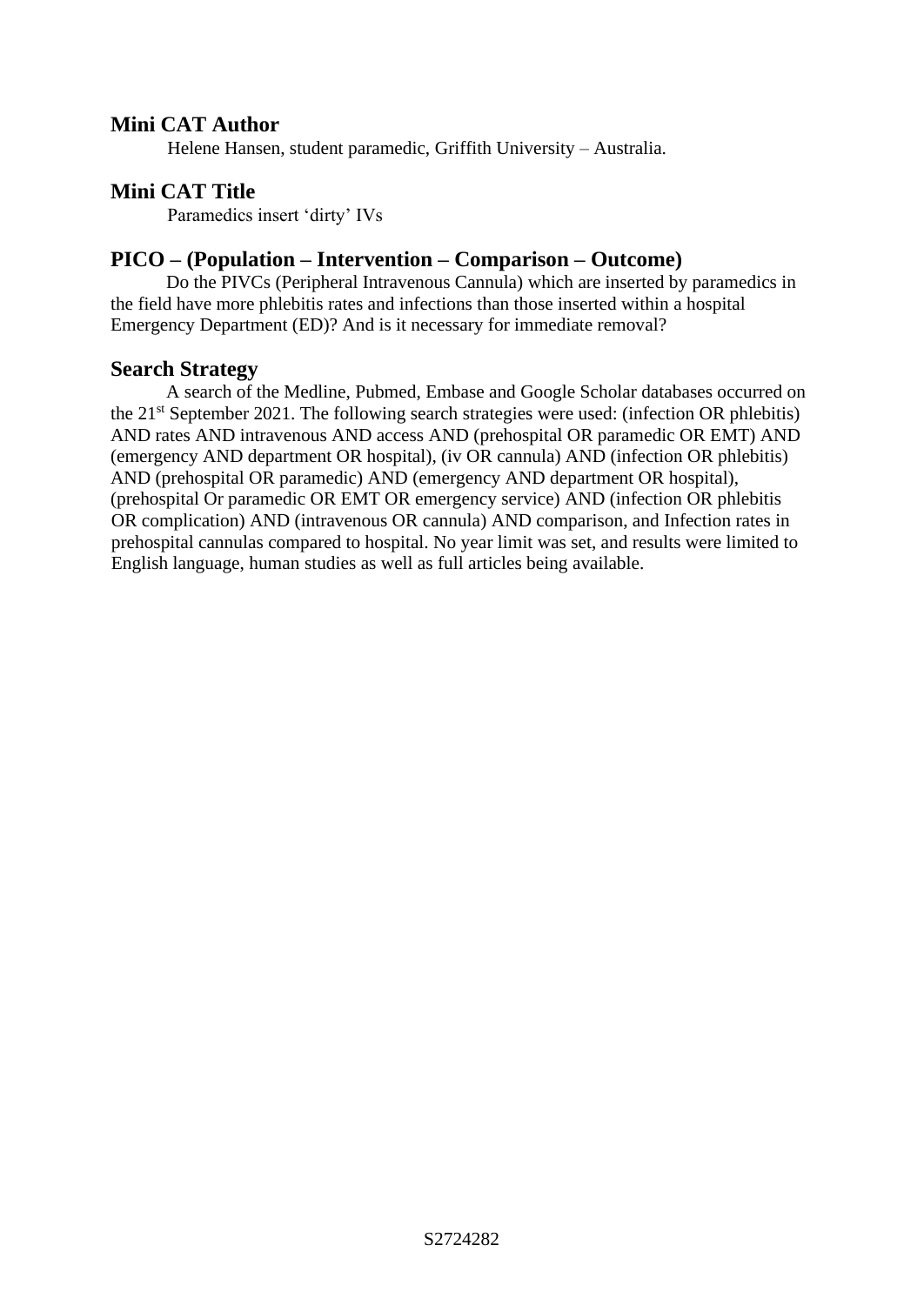

# **Relevance and rationale of the question**

The insertion of PIVCs is a common intervention in today's prehospital medical practice. However, they are often immediately removed as per hospital guidelines due to the common assumption that asepsis cannot be maintained within the prehospital setting. It is believed that prehospital inserted PIVCs are 'dirty' and are at higher risk of infection or phlebitis, which ultimately could cause further complications if left in situ. As this may not be the case, it is important that this PICO question is reviewed for further clarification of these assumptions.

## **Relevant Articles**

| Author(s) | <b>Study</b>   | <b>Population</b> | <b>Aim of Study</b> | <b>Results found</b> | <b>Strengths and</b> |
|-----------|----------------|-------------------|---------------------|----------------------|----------------------|
| and year  | <b>Design</b>  | size and          |                     |                      | <b>Weaknesses</b>    |
|           | <b>And LOE</b> | characteristics   |                     |                      |                      |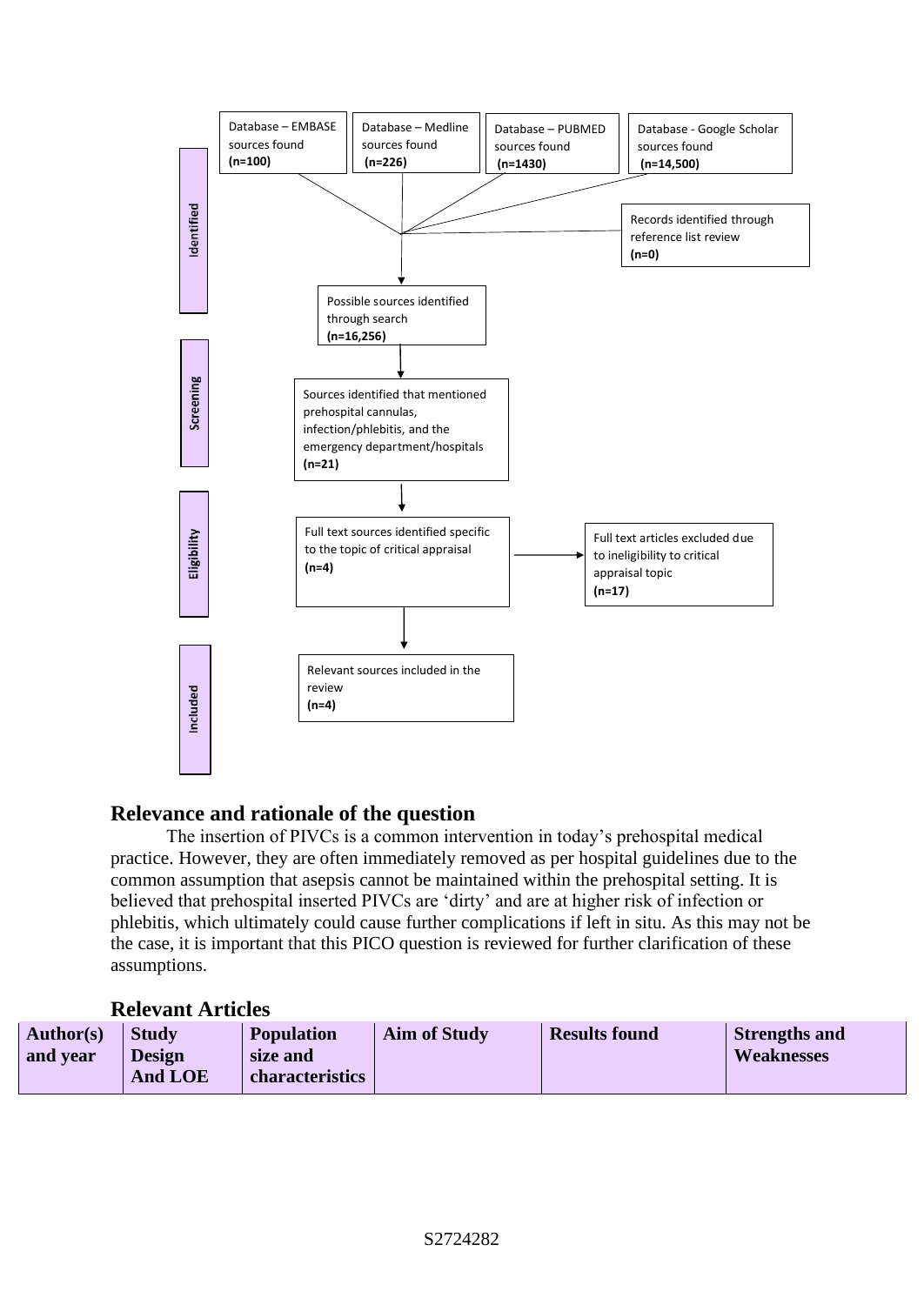| $(Clemen$ et | Descriptive,  | - 345 trauma    | To                    | - Out of the 345        | Strengths-              |
|--------------|---------------|-----------------|-----------------------|-------------------------|-------------------------|
| al., 2012)   | archival,     | patients (over  | determine how soon    | patients, 110 (33.6%)   | This study              |
|              | retrospective | 17 years of age | prehospital PIVCs     | had PIVCs removed       | provided further        |
|              | study.        | with an average | were removed in       | within eight hours, and | identification that     |
|              |               | age of          | trauma patients after | 229 (66.38%) had        | infection and           |
|              | $LOE - 2b$    | 45.71 years).   | hospital admission.   | theirs removed within   | complication rates      |
|              |               |                 |                       | 24 hours.               | were low within the     |
|              |               |                 | To                    |                         | prehospital inserted    |
|              |               |                 | determinate the rate  | 65 trauma               | PIVC cohort, thus       |
|              |               |                 | of how often PIVC     | patients who required   | adding to results that  |
|              |               |                 | complications were    | surgery within 24       | give a reason to        |
|              |               |                 | present at the time   | hours of hospital       | review the current      |
|              |               |                 | of removal of PIVC    | admission, only 4       | guidelines set out by   |
|              |               |                 | when admitted to      | prehospital inserted    | many health             |
|              |               |                 | hospital.             | <b>PIVCs</b>            | facilities.             |
|              |               |                 |                       | $(6.2\%)$ were removed. |                         |
|              |               |                 |                       |                         | Weaknesses-             |
|              |               |                 |                       | 2 patients              | The                     |
|              |               |                 |                       | (under 1%) who had      | retrospective quality   |
|              |               |                 |                       | <b>PIVCs</b>            | of this research relied |
|              |               |                 |                       | inserted in the         | heavily on the          |
|              |               |                 |                       | prehospital setting     | assumption that no      |
|              |               |                 |                       | displayed               |                         |
|              |               |                 |                       |                         |                         |
|              |               |                 |                       | complications           | documentation of        |
|              |               |                 |                       | concerning the PIVC     | PIVC complications      |
|              |               |                 |                       | itself.                 | meant that none         |
|              |               |                 |                       |                         | occurred.               |
|              |               |                 |                       |                         |                         |
|              |               |                 |                       |                         | - Possible use of       |
|              |               |                 |                       |                         | antibiotics at the time |
|              |               |                 |                       |                         | for the presenting      |
|              |               |                 |                       |                         | conditions may have     |
|              |               |                 |                       |                         | also reduced the        |
|              |               |                 |                       |                         | incidence of possible   |
|              |               |                 |                       |                         | complications.          |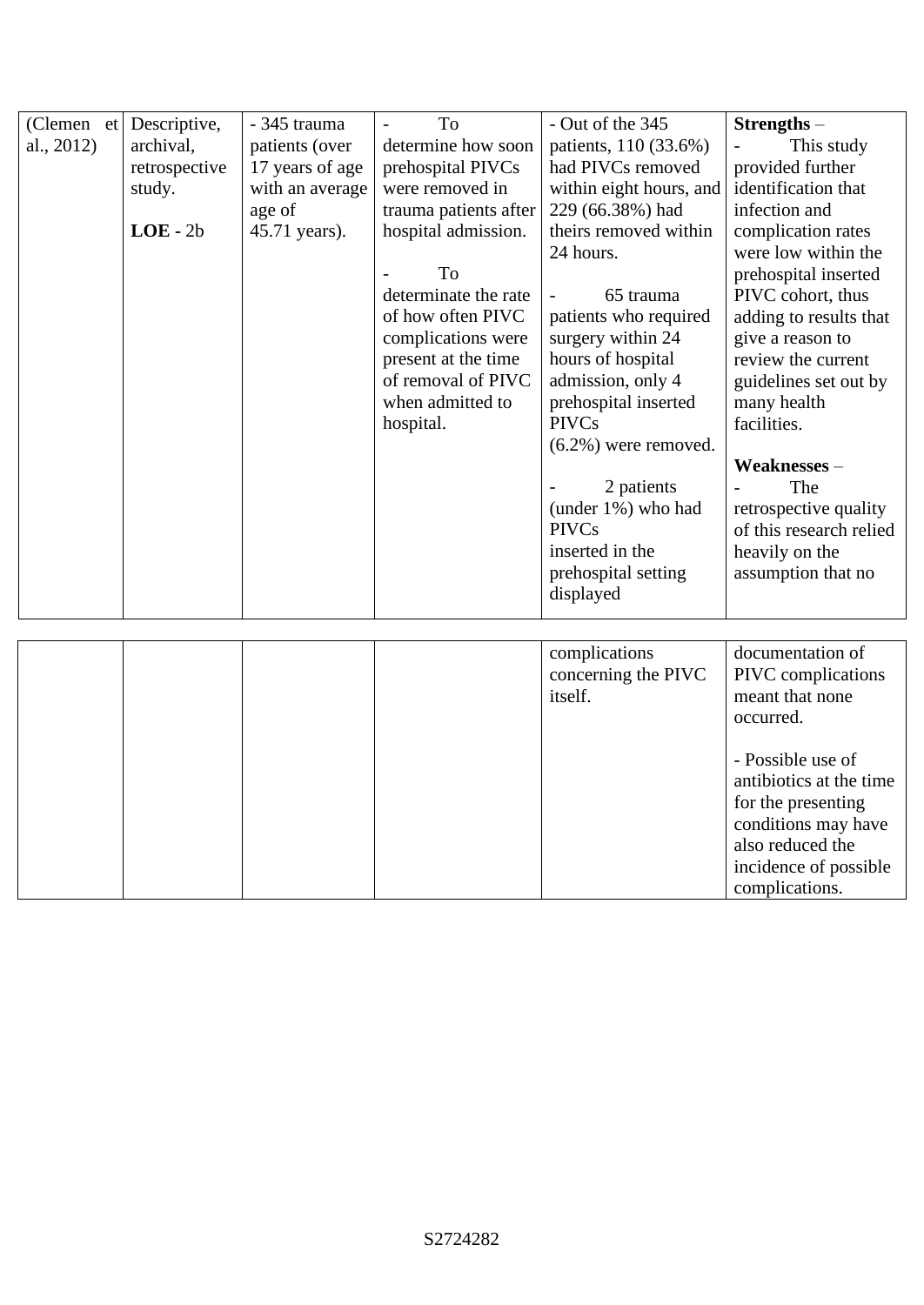| (Ezingeard<br>et al.,<br>2009) | Prospective<br>descriptive<br>study.<br>$LOE - 1b$ | - 147 patients<br>(with a total of<br>$149$ PIVCs)<br>Patients were<br>all over the age<br>of 18 years. | To evaluate<br>the levels of<br>bacterial<br>colonisation in<br>PIVCs inserted by<br>French emergency<br>service teams in the<br>prehospital setting.<br>To evaluate<br>the bacterial<br>colonisation of<br>PIVCs dependent<br>on the site of | 7 PIVCs<br>$(4.03%)$ were<br>identified as positive<br>during bacterial<br>cultures identifying<br>infection<br>Out of the 7<br>colonised PIVCs, the<br>most common<br>environmental site of<br>intervention occurred<br>either in the patient's<br>home or by a public                                                   | $Strengths - -$<br>This study is the<br>first to evaluate the<br>colonisation of<br>PIVCs that were<br>inserted by French<br>emergency teams.<br>- The study highlights<br>that the environment<br>in which emergency<br>interventions are                                                                                                                                                                                                   |
|--------------------------------|----------------------------------------------------|---------------------------------------------------------------------------------------------------------|-----------------------------------------------------------------------------------------------------------------------------------------------------------------------------------------------------------------------------------------------|---------------------------------------------------------------------------------------------------------------------------------------------------------------------------------------------------------------------------------------------------------------------------------------------------------------------------|----------------------------------------------------------------------------------------------------------------------------------------------------------------------------------------------------------------------------------------------------------------------------------------------------------------------------------------------------------------------------------------------------------------------------------------------|
|                                |                                                    |                                                                                                         | intervention<br>(environment).                                                                                                                                                                                                                | highway.<br>There were<br>variations in the<br>quality of PIVC<br>access along with<br>variations of<br>emergency conditions<br>attended to.<br>Age was<br>identified as an<br>increased factor for<br>the risk of<br>colonisation.<br>Gauge of<br>PIVC as a risk factor<br>could not be assessed<br>as a possible cause. | performed do not lead<br>to increased<br>colonisation of<br>PIVCs.<br>Weaknesses --<br>Absence of<br>randomisation of<br>PIVC replacement<br>times limits further<br>results, however, due<br>to current<br>recommendations,<br>this is not possible.<br>The small<br>sample size prevents<br>other variables of<br>significant risk<br>factors of<br>colonisation from<br>being identified.<br>The removal<br>of patients with<br>difficult |
|                                |                                                    |                                                                                                         |                                                                                                                                                                                                                                               |                                                                                                                                                                                                                                                                                                                           | intravenous access<br>prevents results in a<br>cohort that is an<br>identified high-risk<br>group of patients.                                                                                                                                                                                                                                                                                                                               |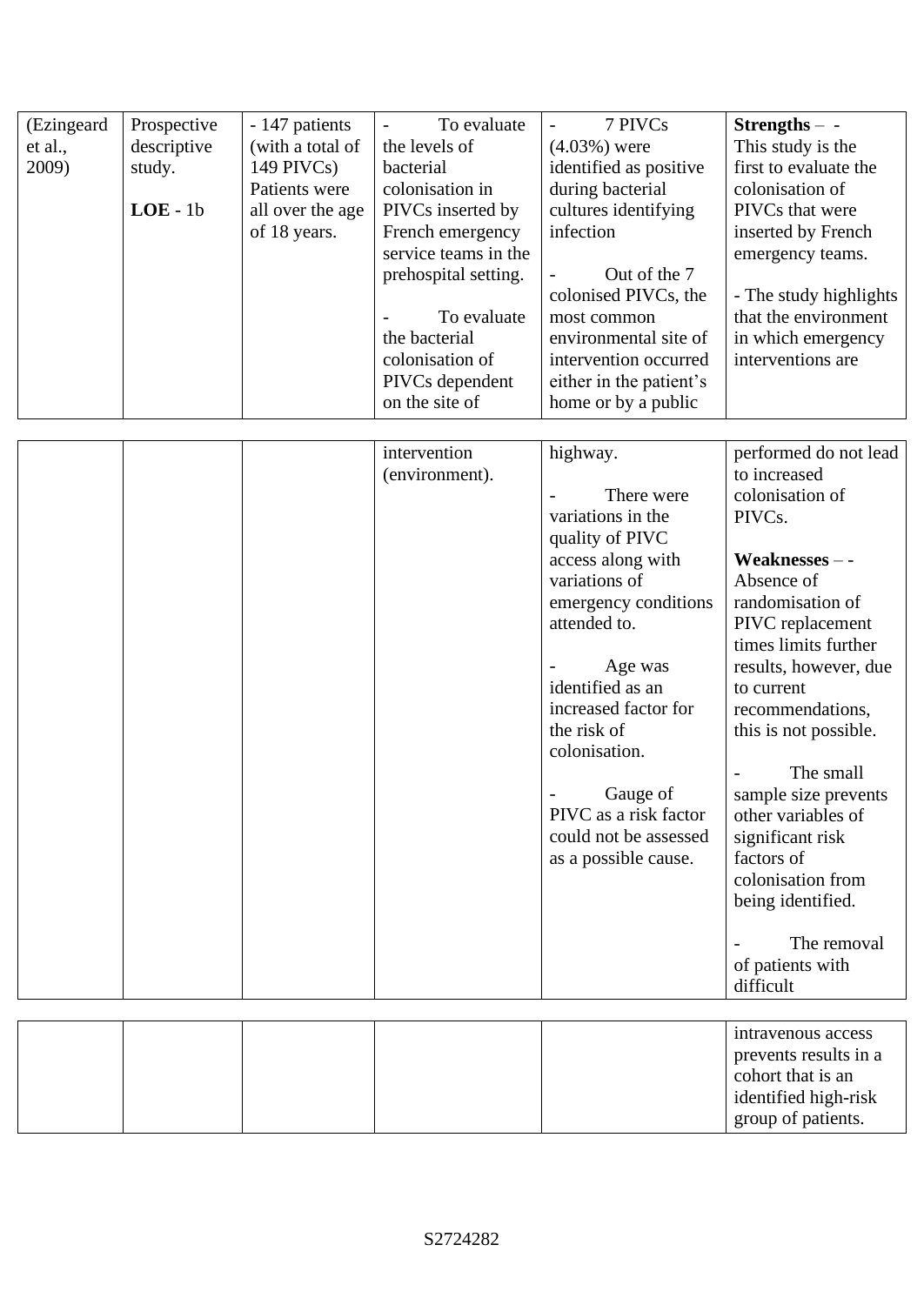| (Levine<br>et<br>al., 1995) | Retrospective<br>analysis.<br>$LOE - 2b$ | 3185 patients<br>(859)<br>prehospital<br>PIVCs and<br>2326 inhospital<br>PIVCs). | - To evaluate<br>whether prehospital<br>inserted PIVCs led<br>to clinically<br>significant<br>infections compared<br>to PIVCs<br>started in the<br>hospital setting. | - Out of the 859<br>PIVCs inserted in the<br>prehospital setting,<br>one patient obtained<br>and infected PIVC<br>(equating to 1.2 per<br>1000 patients) in<br>comparison to four<br>patients with hospital<br>placed PIVCs<br>(equating to 1.7 per<br>1000 patients).<br>- All infections noted<br>had positive cultures<br>and external signs and<br>symptoms of infection<br>present which was<br>consistent with the<br>CDC guidelines for | <b>Strengths</b> $-$ - This<br>study highlighted<br>that the infection<br>rates $(0.12\%)$ of<br>prehospital inserted<br>PIVCs were much<br>lower than the<br>literature described at<br>the time.<br>Weaknesses-<br>- The retrospective<br>nature of this study<br>means that some<br>infections may have<br>remained undetected<br>and that the methods<br>of case surveillance<br>may have attributed                                                                             |
|-----------------------------|------------------------------------------|----------------------------------------------------------------------------------|----------------------------------------------------------------------------------------------------------------------------------------------------------------------|------------------------------------------------------------------------------------------------------------------------------------------------------------------------------------------------------------------------------------------------------------------------------------------------------------------------------------------------------------------------------------------------------------------------------------------------|--------------------------------------------------------------------------------------------------------------------------------------------------------------------------------------------------------------------------------------------------------------------------------------------------------------------------------------------------------------------------------------------------------------------------------------------------------------------------------------|
|                             |                                          |                                                                                  |                                                                                                                                                                      | infections and<br>complications of<br>clinical significance.                                                                                                                                                                                                                                                                                                                                                                                   | to this.<br>Follow up<br>was not done on the<br>patients who had<br>prehospital PIVCs<br>inserted and were<br>then discharged from<br>the hospital, thus<br>leaving assumptions<br>that this cohort did<br>not experience<br>delayed symptoms of<br>infection.<br>Patients who<br>had PIVCs inserted in<br>the most emergent<br>circumstances were<br>excluded and due to<br>the possibility of a<br>break in asepsis and<br>increased likelihood<br>of compromised<br>immune system |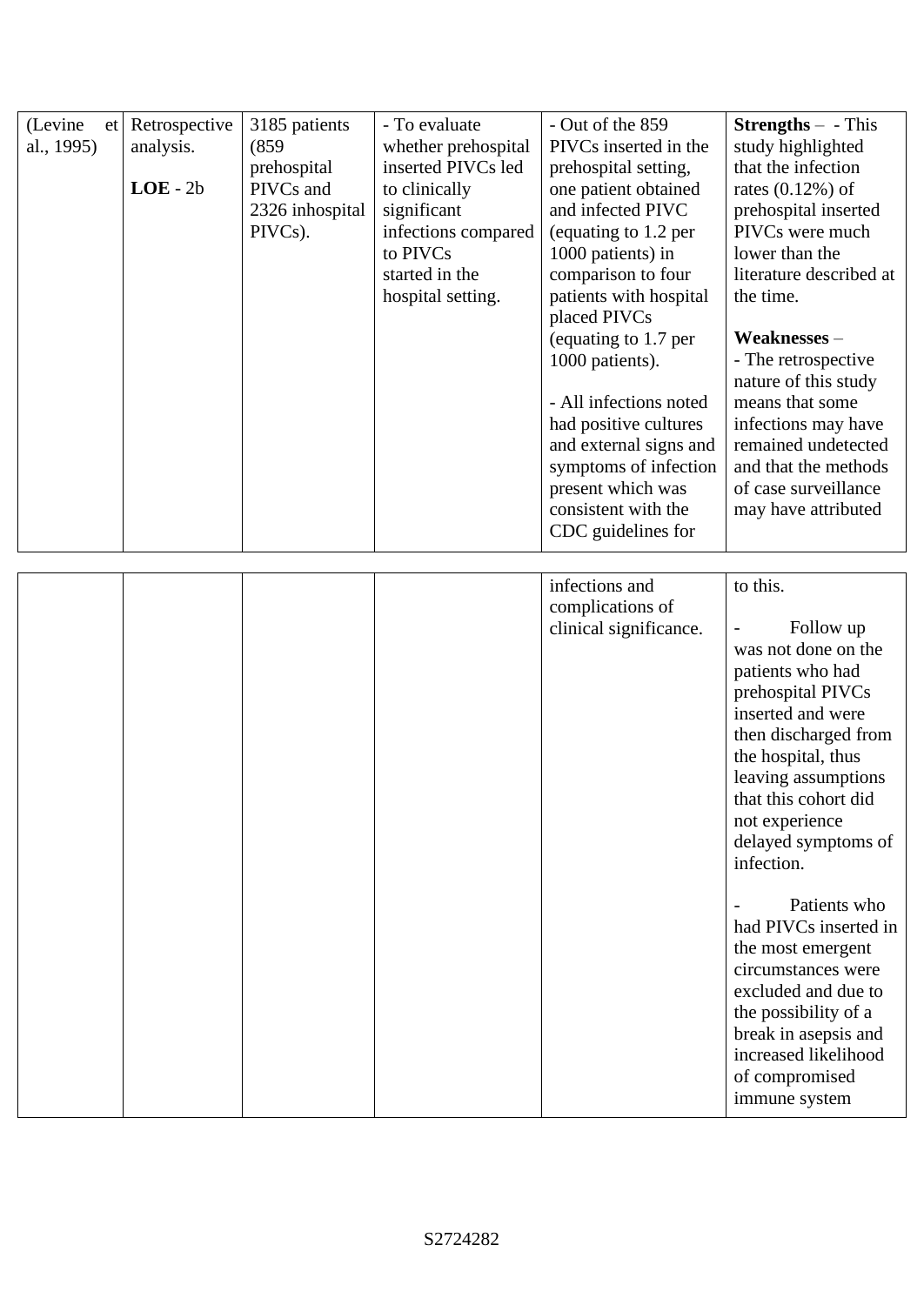|                          |                                                    |                                                                                                        |                                                                                                                                                                      |                                                                                                                                                                                                                                                                                                                                                                      | ability. Although<br>these patients may<br>have been at the<br>highest risk of<br>infection, their<br>PIVCs were not<br>checked for infection.                                                                                                                                                                      |
|--------------------------|----------------------------------------------------|--------------------------------------------------------------------------------------------------------|----------------------------------------------------------------------------------------------------------------------------------------------------------------------|----------------------------------------------------------------------------------------------------------------------------------------------------------------------------------------------------------------------------------------------------------------------------------------------------------------------------------------------------------------------|---------------------------------------------------------------------------------------------------------------------------------------------------------------------------------------------------------------------------------------------------------------------------------------------------------------------|
| (Zarate et<br>al., 2008) | Prospective<br>descriptive<br>study.<br>$LOE - 1b$ | 432 patients<br>(Between the<br>ages of 18 and<br>95 years with<br>the average age<br>of 47.12 years). | - To compare<br>phlebitis rates<br>between prehospital<br>or ED inserted<br>PIVC as well as<br>effects of PIVC<br>gauge, insertion site<br>and trauma score<br>(ISS) | Overall<br>$\qquad \qquad -$<br>phlebitis rates for all<br>patients included in<br>the study was 5.79%.<br>PIVCs started<br>in the ED by RNs had<br>a rate of 2.92%<br>$(n=137)$ compared to<br>prehospital inserted<br>cannulas by EMTs<br>$(n=115)$ with a rate of<br>6.09% and paramedics<br>$(n=180)$ at<br>7.78%.<br>All results<br>were which were close<br>to | $Strengths –$<br>Provided<br>newer and helpful<br>data surrounding<br>phlebitis rates in<br>trauma patients and<br>their<br>PIVCs.<br>Weaknesses-<br>Small sample<br>size for large gauge<br>PIVCs could have<br>altered results of<br>Phlebitis caused by<br>gauge.<br>Medications<br>that may cause<br>irritation |
|                          |                                                    |                                                                                                        |                                                                                                                                                                      | the lowest rates<br>reported in previous<br>literature.<br>Insertion site, ISS<br>and gauge did not<br>create any statistical<br>differences in phlebitis<br>rates for either setting,<br>however, due to the<br>majority of smaller<br>gauge PIVCs used, it<br>is hard to determine<br>appropriately if gauge<br>increases risk.                                    | effects at the PIVC<br>site (rather than<br>phlebitis) were not<br>monitored.<br>- No tip cultures of<br>the PIVCs in both<br>environments were<br>collected upon<br>removal to indicate<br>infections that may<br>potentially be the<br>cause of phlebitis.                                                        |

(Abbreviations: PIVC – Peripheral Intravenous Cannula, ED – Emergency Department, RN Registered Nurse)

## **Comments**

Unfortunately, this review was difficult due to the research on this topic being quite dated. There was also very limited data on the topic, however, medicolegal problems and lack of testing may be the result of this (Garrett et al., 2017). Although this is the case, there were